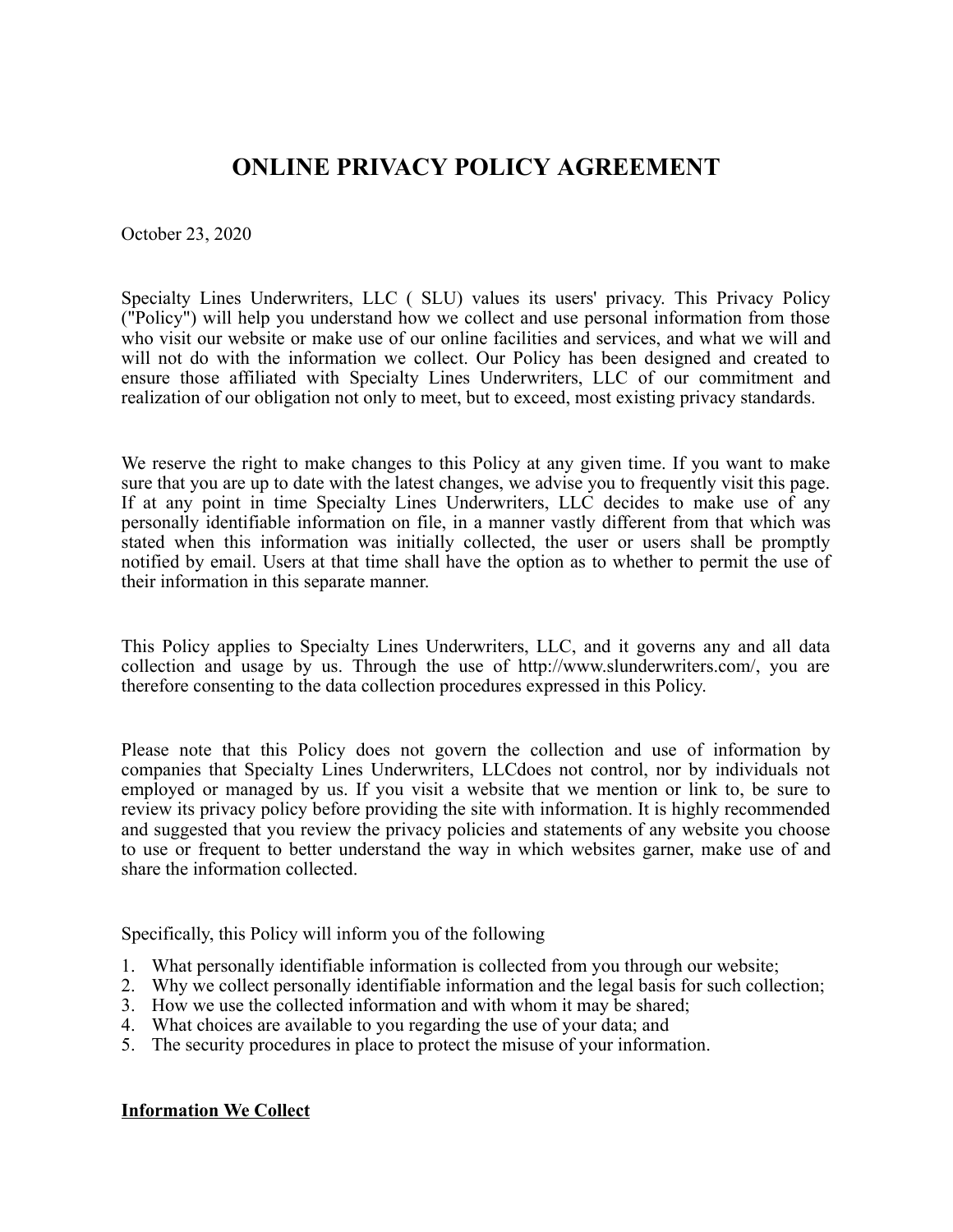It is always up to you whether to disclose personally identifiable information to us, although if you elect not to do so, we reserve the right not to register you as a user or provide you with any products or services. This website collects various types of information, such as:

· Voluntarily provided information which may include your name, address, email address, billing and/or credit card information etc. which may be used when you purchase products and/or services and to deliver the services you have requested.

In addition, Specialty Lines Underwriters, LLC may have the occasion to collect non-personal anonymous demographic information, such as age, gender, household income, political affiliation, race and religion, as well as the type of browser you are using, IP address, or type of operating system, which will assist us in providing and maintaining superior quality service.

Please rest assured that this site will only collect personal information that you knowingly and willingly provide to us by way of surveys, completed membership forms, and emails. It is the intent of this site to use personal information only for the purpose for which it was requested, and any additional uses specifically provided for on this Policy.

# **Why We Collect Information and For How Long**

We are collecting your data for several reasons:

- · To better understand your needs and provide you with the services you have requested;
- · To fulfill our legitimate interest in improving our services and products;
- · To send you promotional emails containing information we think you may like when we have your consent to do so;
- · To contact you to fill out surveys or participate in other types of market research, when we have your consent to do so;
- To customize our website according to your online behavior and personal preferences.

The data we collect from you will be stored for no longer than necessary. The length of time we retain said information will be determined based upon the following criteria: the length of time your personal information remains relevant; the length of time it is reasonable to keep records to demonstrate that we have fulfilled our duties and obligations; any limitation periods within which claims might be made; any retention periods prescribed by law or recommended by regulators, professional bodies or associations; the type of contract we have with you, the existence of your consent, and our legitimate interest in keeping such information as stated in this Policy.

# **Use of Information Collected**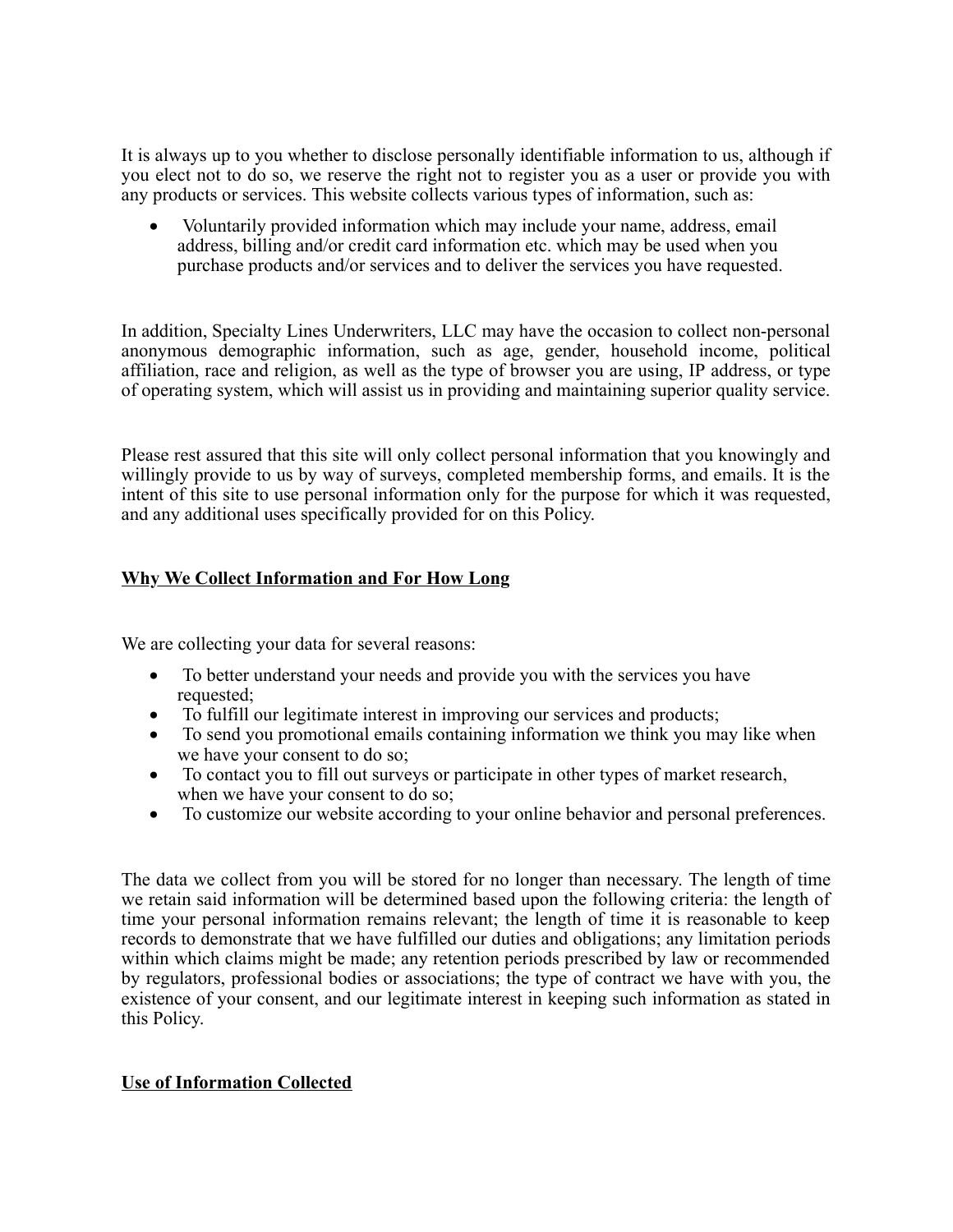Specialty Lines Underwriters, LLC does not now, nor will it in the future, sell, rent or lease any of its customer lists and/or names to any third parties.

Specialty Lines Underwriters, LLC may collect and may make use of personal information to assist in the operation of our website and to ensure delivery of the services you need and request. At times, we may find it necessary to use personally identifiable information as a means to keep you informed of other possible products and/or services that may be available to you from http://www.slunderwriters.com/

Specialty Lines Underwriters, LLC may also be in contact with you with regards to completing surveys and/or research questionnaires related to your opinion of current or potential future services that may be offered.

# **Disclosure of Information**

Specialty Lines Underwriters, LLC may not use or disclose the information provided by you except under the following circumstances:

- as necessary to provide services or products you have ordered;
- in other ways described in this Policy or to which you have otherwise consented;
- in the aggregate with other information in such a way so that your identity cannot reasonably be determined;
- as required by law, or in response to a subpoena or search warrant;
- to outside auditors who have agreed to keep the information confidential;
- as necessary to enforce the Terms of Service;
- as necessary to maintain, safeguard and preserve all the rights and property of Specialty Lines Underwriters, LLC.

# **Non-Marketing Purposes**

Specialty Lines Underwriters, LLC greatly respects your privacy. We do maintain and reserve the right to contact you if needed for non-marketing purposes (such as bug alerts, security breaches, account issues, and/or changes in Specialty Lines Underwriters, LLC products and services). In certain circumstances, we may use our website, newspapers, or other public means to post a notice.

# **Children under the age of 13**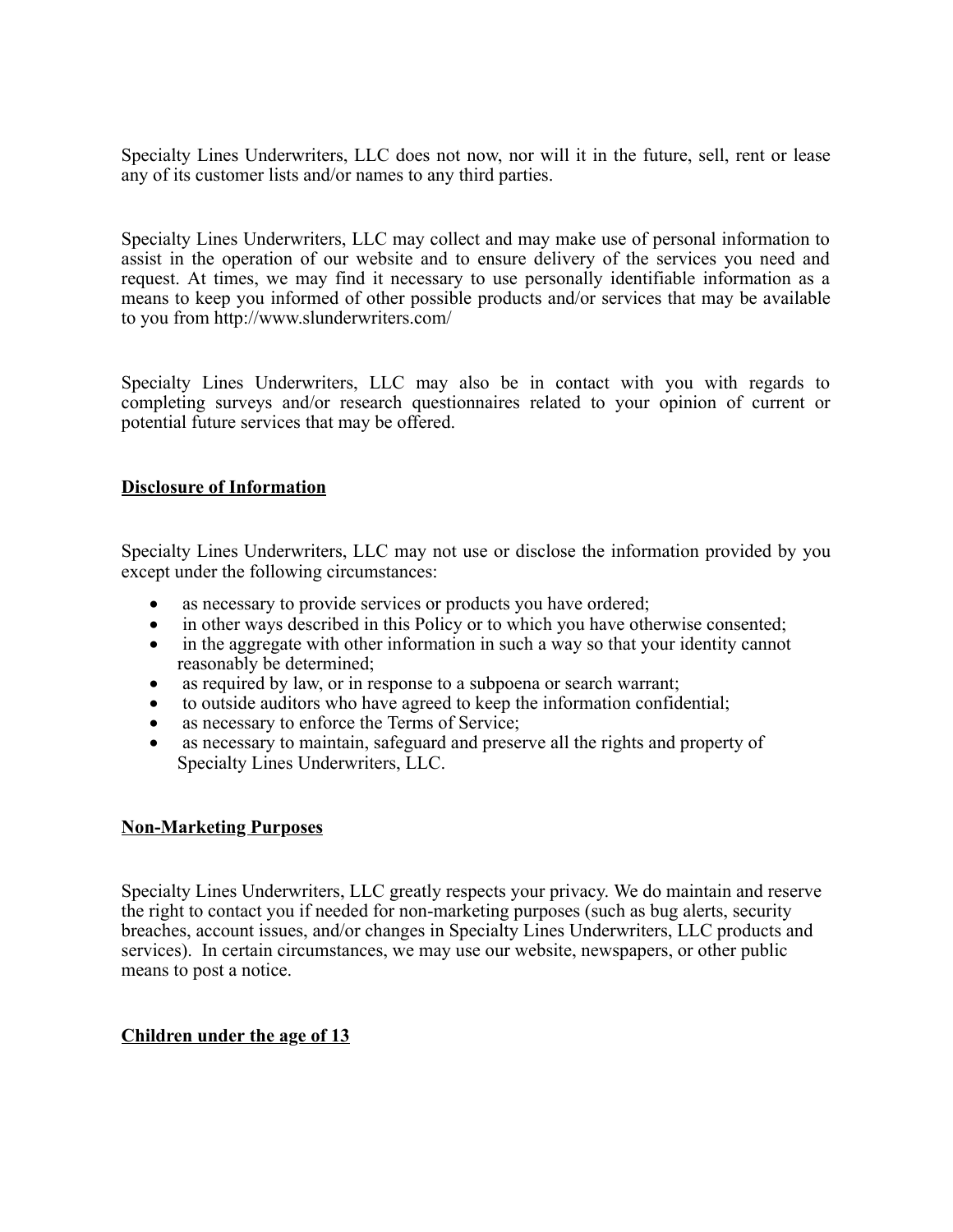Specialty Lines Underwriters, LLC's website is not directed to, and does not knowingly collect personal identifiable information from, children under the age of thirteen (13). If it is determined that such information has been inadvertently collected on anyone under the age of thirteen (13), we shall immediately take the necessary steps to ensure that such information is deleted from our system's database, or in the alternative, that verifiable parental consent is obtained for the use and storage of such information. Anyone under the age of thirteen (13) must seek and obtain parent or guardian permission to use this website.

# **Unsubscribe or Opt-Out**

All users and visitors to our website have the option to discontinue receiving communications from us by way of email or newsletters. To discontinue or unsubscribe from our website please send an email that you wish to unsubscribe to  $info@slunderwriters.com$ . If you wish to unsubscribe or opt-out from any third-party websites, you must go to that specific website to unsubscribe or opt-out. Specialty Lines Underwriters, LLC will continue to adhere to this Policy with respect to any personal information previously collected.

## **Links to Other Websites**

Our website does contain links to affiliate and other websites. Specialty Lines Underwriters, LLC does not claim nor accept responsibility for any privacy policies, practices and/or procedures of other such websites. Therefore, we encourage all users and visitors to be aware when they leave our website and to read the privacy statements of every website that collects personally identifiable information. This Privacy Policy Agreement applies only and solely to the information collected by our website.

### **Notice to European Union Users**

Specialty Lines Underwriters, LLC's operations are located primarily in the United States. If you provide information to us, the information will be transferred out of the European Union (EU) and sent to the United States. (The adequacy decision on the EU-US Privacy became operational on August 1, 2016. This framework protects the fundamental rights of anyone in the EU whose personal data is transferred to the United States for commercial purposes. It allows the free transfer of data to companies that are certified in the US under the Privacy Shield.) By providing personal information to us, you are consenting to its storage and use as described in this Policy.

# **Security**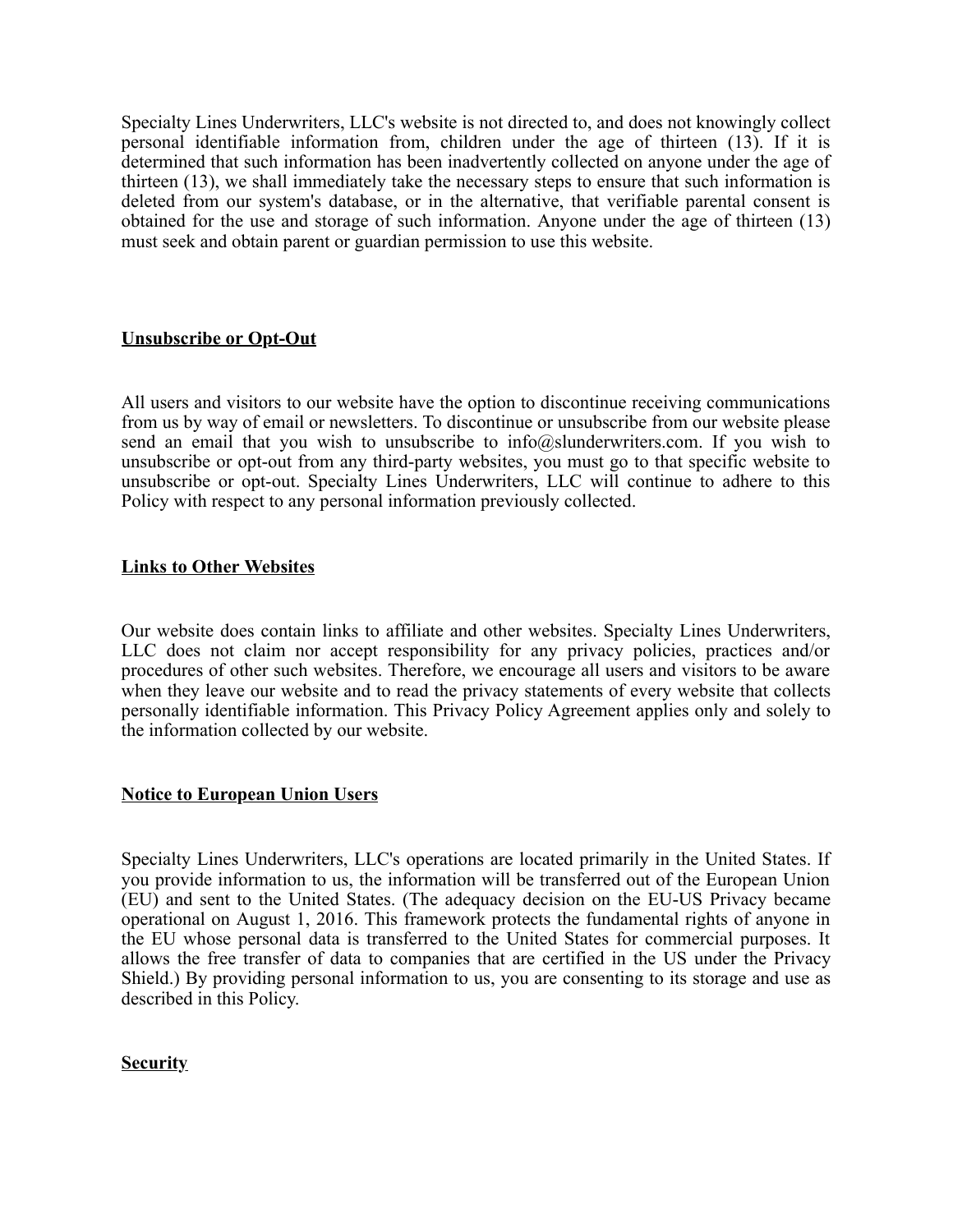Specialty Lines Underwriters, LLC takes precautions to protect your information. When you submit sensitive information via the website, your information is protected both online and offline. Wherever we collect sensitive information (e.g. credit card information), that information is encrypted and transmitted to us in a secure way. You can verify this by looking for a lock icon in the address bar and looking for "https" at the beginning of the address of the webpage.

While we use encryption to protect sensitive information transmitted online, we also protect your information offline. Only employees who need the information to perform a specific job (for example, billing or customer service) are granted access to personally identifiable information. The computers and servers in which we store personally identifiable information are kept in a secure environment. This is all done to prevent any loss, misuse, unauthorized access, disclosure or modification of the user's personal information under our control.

# **Acceptance of Terms**

By using this website, you are hereby accepting the terms and conditions stipulated within the Privacy Policy Agreement. If you are not in agreement with our terms and conditions, then you should refrain from further use of our sites. In addition, your continued use of our website following the posting of any updates or changes to our terms and conditions shall mean that you agree and acceptance of such changes.

# **How to Contact Us**

If you have any questions or concerns regarding the Privacy Policy Agreement related to our website, please feel free to contact us at the following email, telephone number or mailing address.

**Email:** info@slunderwriters.com

**Telephone Number:** 7866221288

**Mailing Address:** Specialty Lines Underwriters, LLC 1395 Brickell Ave Ste 800 Miami, Florida 33131